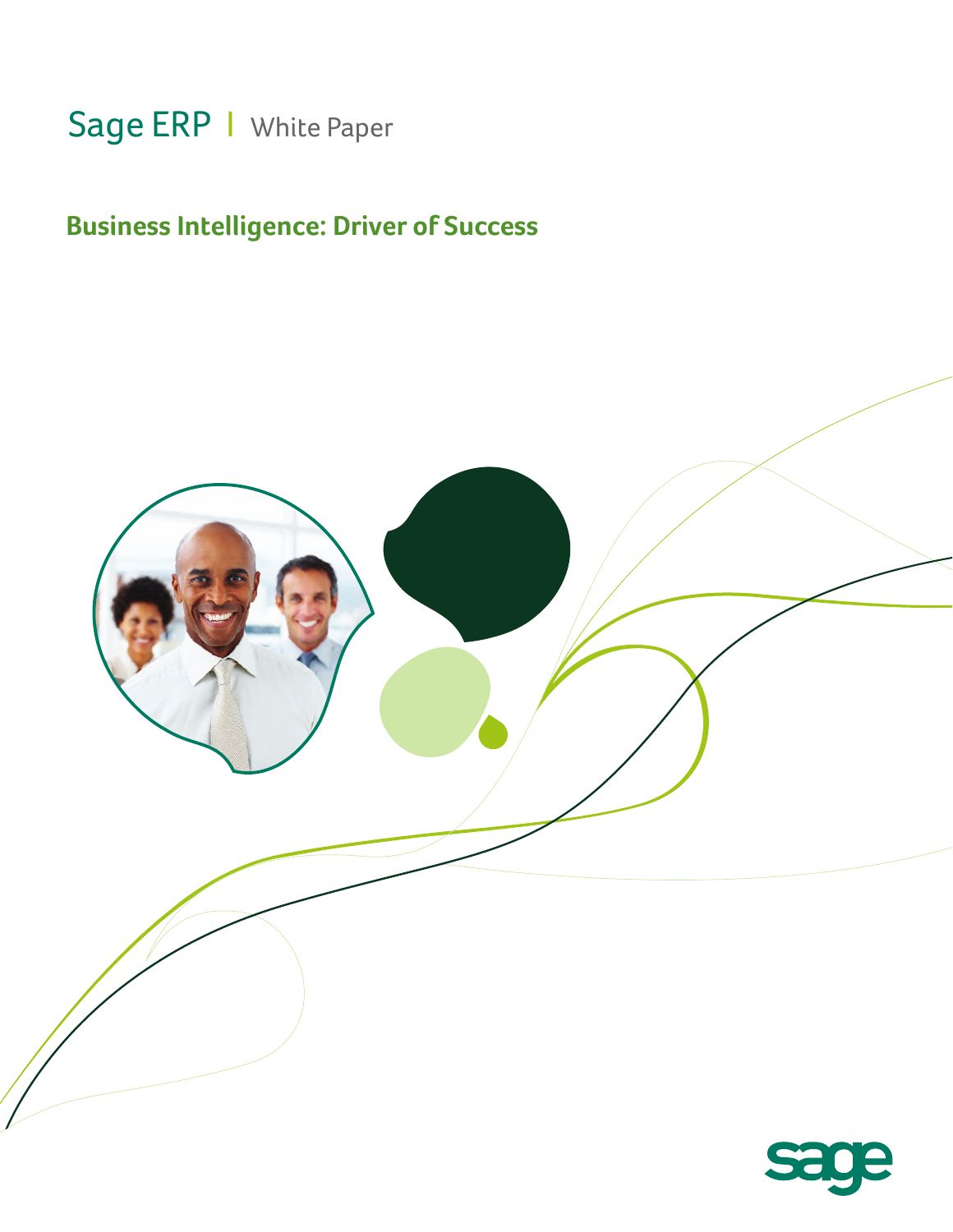# Table of Contents **Table of Contents**

| Gartner Priority 3: Improving Enterprise Workforce Effectiveness 5      |
|-------------------------------------------------------------------------|
|                                                                         |
| Gartner Priority 5: Increasing the Use of Information/Analytics7        |
| Gartner Priority 6: Creating New Products or Services (Innovation) 8    |
| Gartner Priority 7: Targeting Customers and Markets More Effectively  9 |
|                                                                         |
| Gartner Priority 9: Expanding Current Customer Relationships 11         |
| Gartner Priority 10: Expanding into New Markets and Geographies  12     |
|                                                                         |
|                                                                         |

U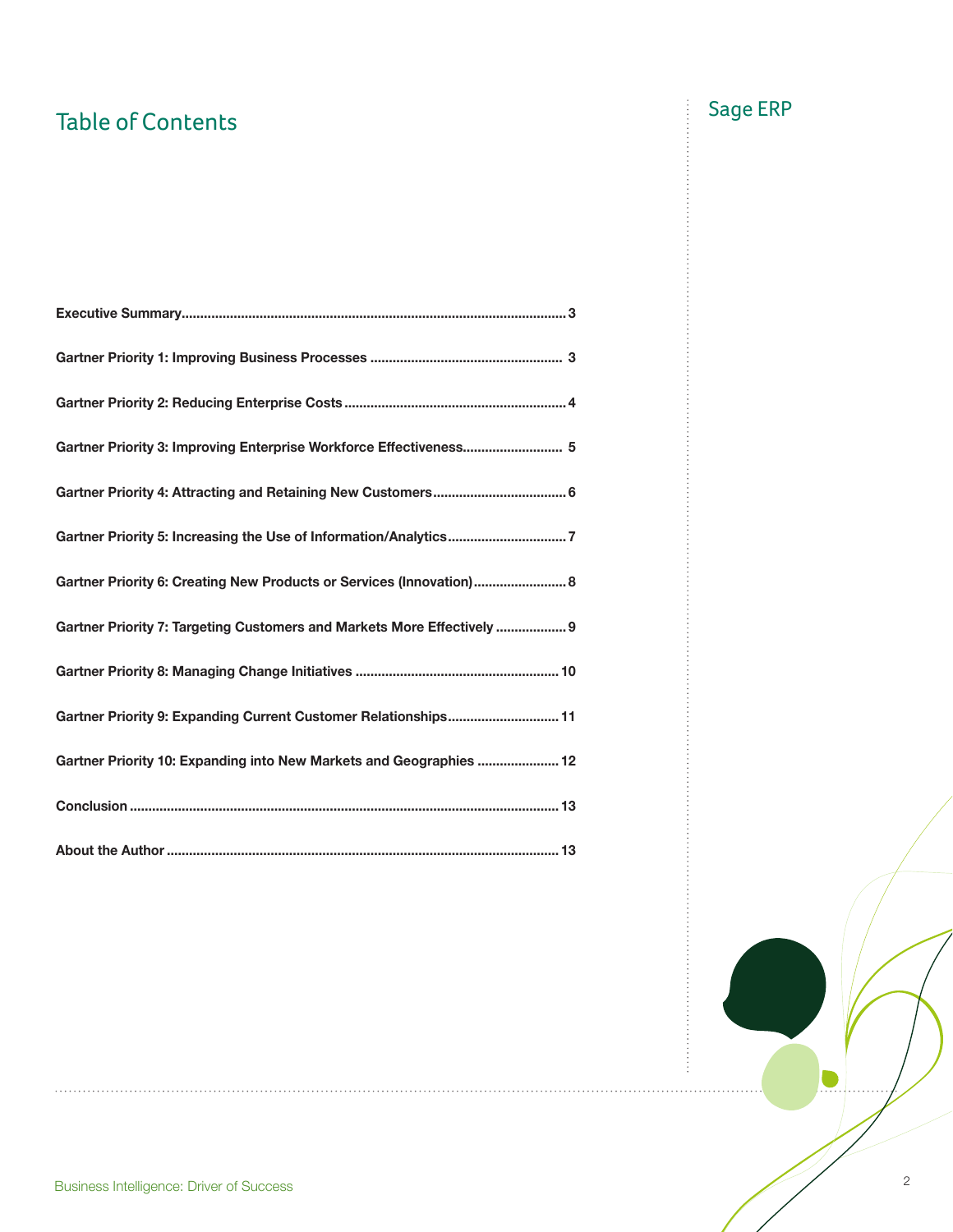## Executive Summary and the state of the Sage ERP state  $\sim$  Executive Summary

Although Gartner statistics and recommendations are most often relevant for high-end corporate companies, it is clear that the Top Ten Business Priorities for 2012 are different and are very pertinent to any organization—regardless of size, region, or industry. Organizations of all sizes are looking to manage their businesses more effectively and be more innovative to deliver results, while continuing to:

- Cut costs.
- Reduce resources.
- Manage shifting business demands.
- Respond to an evolving marketplace more quickly than the competition.

There's no argument that adopting the new priorities set by Gartner can have substantial impact on your business, but how do you adopt them? How do you give effect to them—not just write them down somewhere—and how are they completely integrated into your corporate culture? It's easy to set off with good intentions, include the priorities as part of an annual strategic plan, and let them sit there on a pretty PowerPoint®. How do you actually measure them and get regular and reliable visibility into whether the adoption of these priorities has created real benefits and competitive advantage for your business?

Enter Business Intelligence (BI), a very hot topic in any boardroom nowadays and no longer the prehistoric industry that sought to satisfy the needs of only the big and powerful corporate entities. BI is no longer a nice-to-have, but a must-have for any size organization. This white paper focuses on providing you—the small to midsized business owner or manager—some insight into how BI technology can drive the fundamentals in business and become a driver of success across an organization.

As a frame of reference, we will focus on the outlined ten top priorities for business in 2010 as espoused by Gartner and then map a scenario and visual illustration of how BI can play a role to achieve these priorities. Obviously each business is different, and each scenario will not resonate across every business and industry; however, the intention is to demonstrate the process for adopting any priority with the purpose of running the business more effectively. Start with identifying what needs to be measured, identify how it will be measured, whether against industry, regional, or internal benchmarks, and then measure it and be accountablefor it.

## Gartner Priority 1: **Improving Business Processes**

If you do not have a transparent view of your functional teams and how they are performing against key functional metrics, how do you know where to start making business process improvements? Your starting point to attack this priority is to measure your performance against agreed upon benchmarks. As Stephen Covey says, "the main thing is to keep the main thing the main thing." Identify your "main thing" for each individual department by focusing on the top three to five initiatives the team needs to achieve over the next year. Be sure each department bears in mind the top three to five business objectives of the company so they can determine how they can help the company succeed. Once the top initiatives are selected, determine benchmarks that will demonstrate the initiative has been achieved or exceeded. Then measure your success against recognized external or internal benchmarks. This is typically the most difficult step; however, by tying the objectives and benchmarks with a Business Intelligence tool, you get instant visibility of where you stand and can easily track your progress. Once you have this visibility, it's simple to retain focus on your main thing, as you have real-time information on performance against your benchmarks and you can start to make proactive and constructive interventions. Best of all you can easily demonstrate where you stand to upper management or stakeholders.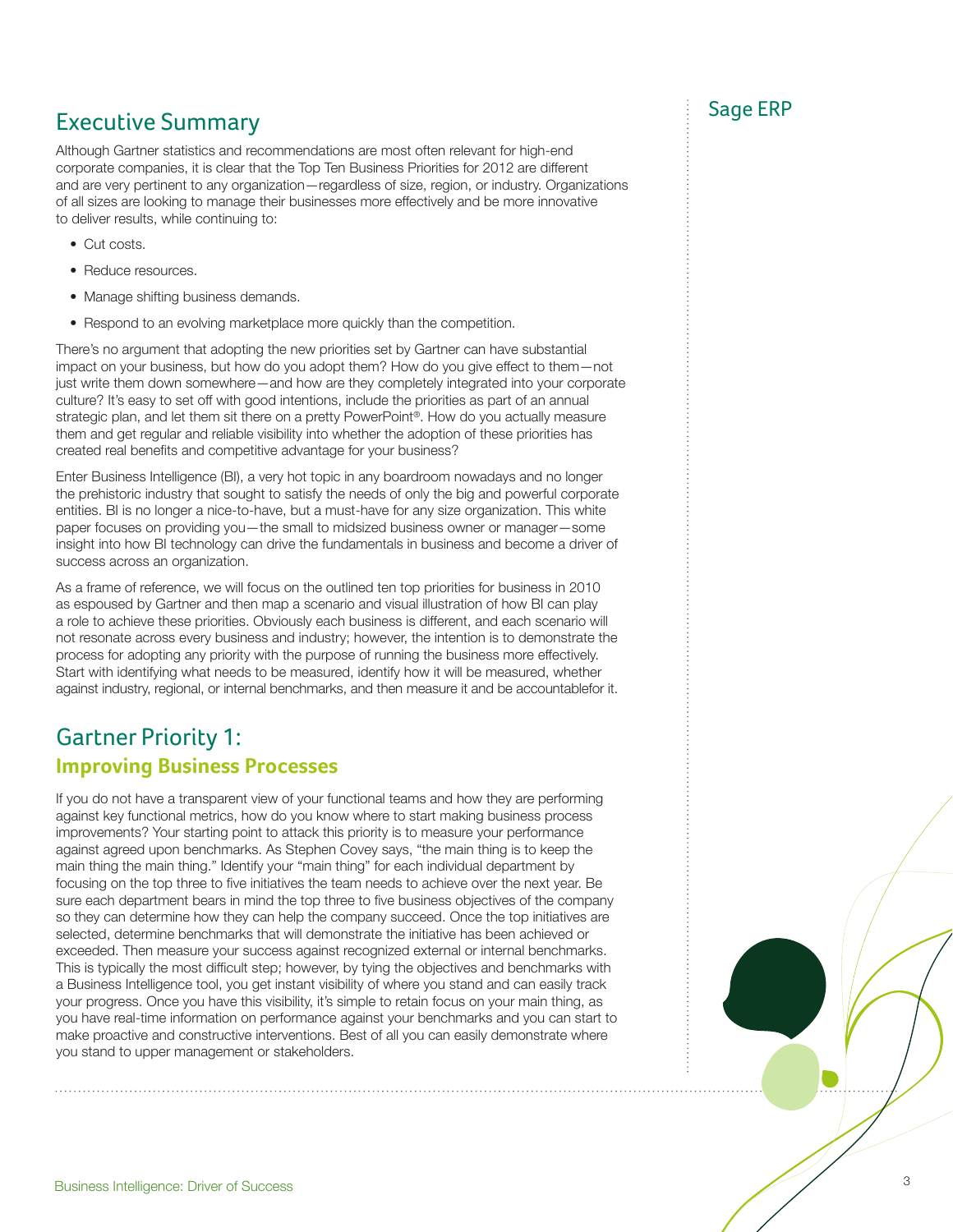As an example, take a look at accounts receivable. Cash is king, and in these tough economic  $\overline{\phantom{a}}$  Sage ERP times the more quickly you get paid, the less it costs you. Debt collection processes need to be efficient and effective. You must have clear targets on outstanding accounts and always know when you can expect cash flow. Do you have a metric set for debtors' days? Do you know the impact of not achieving these targets on your cash flow report? Setting these key metrics up is the starting point, but then accurately measuring and reporting on them is vital to the lifeblood of your business—cash.



You can start by analyzing what your debt ratio looks like today. Paying attention to your debtor's book will reap rewards as you will be able to easily identify collectable debt, which will boost your cash flow immediately, but then why stop there? You can go a step further by setting targets for your business that give you very visible metrics that allow you to measure how successful you are at collecting cash on a daily, weekly, monthly, or quarterly basis. All businesses differ, and some may be more cash driven than others, but if you start by using a simple table of key performance indicators or a graph as illustrated, you will get a much clearer picture of where you need to focus your efforts to collect your debt—and the better you perform, the better your cash position. For any business—small, medium, or humongous, the age-old adage of "what isn't measured isn't managed" applies, and losing control of your cash flow is a surefire way to add sleepless nights when you start to be on the receiving end of your creditors' calls.

### Gartner Priority 2: **Reducing Enterprise Costs**

Obesity is a major risk factor for people of all ages in modern day society. When people are overweight or obese, they have more serious health problems that can lead to all sorts of dangerous effects. Businesses can also suffer from obesity! The cost of manual, complicated processes weighs heavily on your people, bogging them down in daily tasks and not allowing them to focus on strategic projects that grow your business. This corpulence presents a significant risk to your business and makes it expensive to administer. Are you clear on how much your current processes cost your business, such as what it costs to fulfill a customer order? How much does it cost you to process payroll? And what contributes to the everburgeoning salaries that likely make up more than 60% of your expense base? Which processes are putting the expense spikes in your bottom line, and what is the effect to the business?

Like someone wanting to lose weight, you first need to set some targets—what is an acceptable cost, what is industry-standard, and measure yourself against those in your business. Business Intelligence can help you measure your progress throughout the year, and the result will be a leaner and fitter organization that can compete well. If you don't have a handle on it, then this is one place to prioritize your attention this year—what is your labor cost compared to the same period last year? Can you trend this year against last year quickly and easily, and do you have the ability to see at a glance any anomalies that are causing expense creep, as the Trend Analysis report in the graphic illustrates?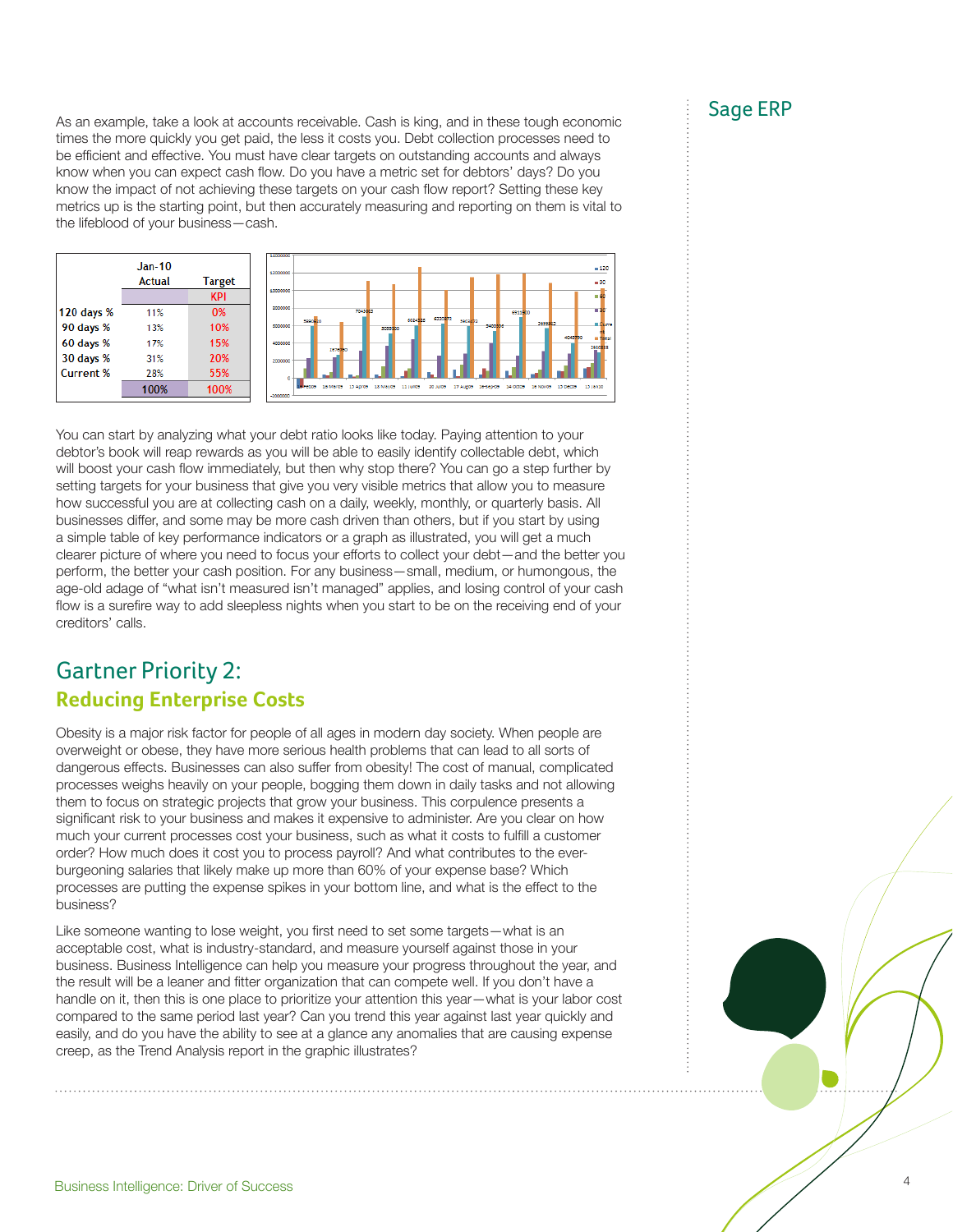### Sage ERP



Can you currently measure and detect a sudden bloating of expenses to allow you time to rectify the matter before unintended or unbudgeted expenses cripple your business? A trend analysis report can assist you to better manage all the expenses in your business and not just your labor costs by tracking them on a year-to-year basis. Conditional formatting (yes, it is a Microsoft Excel® function, and no, you don't have to be a programmer to use it) can be used smartly to red-flag any issues. With the workforce comprising the lion's share of your expense budget, managing this effectively will assist you to reduce your enterprise costs and moreover can give you a sustained competitive advantage against your competitors.

### Gartner Priority 3: **Improving Enterprise Workforce Effectiveness**

Everybody knows the philosophy, "If you always do what you've always done, you'll get what you've always gotten." It's not often applied to business, but it should be! Many businesses are struggling to generate the levels of profitability expected, even though the sales team seems to be shooting the lights out every month. The answer is not always to sell more—the bottom line is net profit. Every business needs very clear metrics and visibility into net profit against budget and forecast.



As the graph indicates, the net margins in this business have slowly been on the decline. If the business had this outlook months ago, it could have taken action. Now where does it start to set this straight? Where do you start?

There is likely to be a permutation of different issues that may result in sagging profits, but you can start with analyzing sales performance. Who are your top performers, what territories

are most successful, what is the cost of a sale, and what other overheads are associated with them? Do you get real-time daily sales information or do you wait for reports (that are delivered inconsistently)? Business Intelligence gathers the details that reside in your ERP and/or CRM systems and pulls them together to reveal powerful information that can help you create a more effective workforce. For example, you can easily review metrics such as sales by salesperson by customer and slice and dice it to determine trends. Quickly establish your most profitable salesperson, product line, or top customers, one or a combination of which can materially influence your net profit.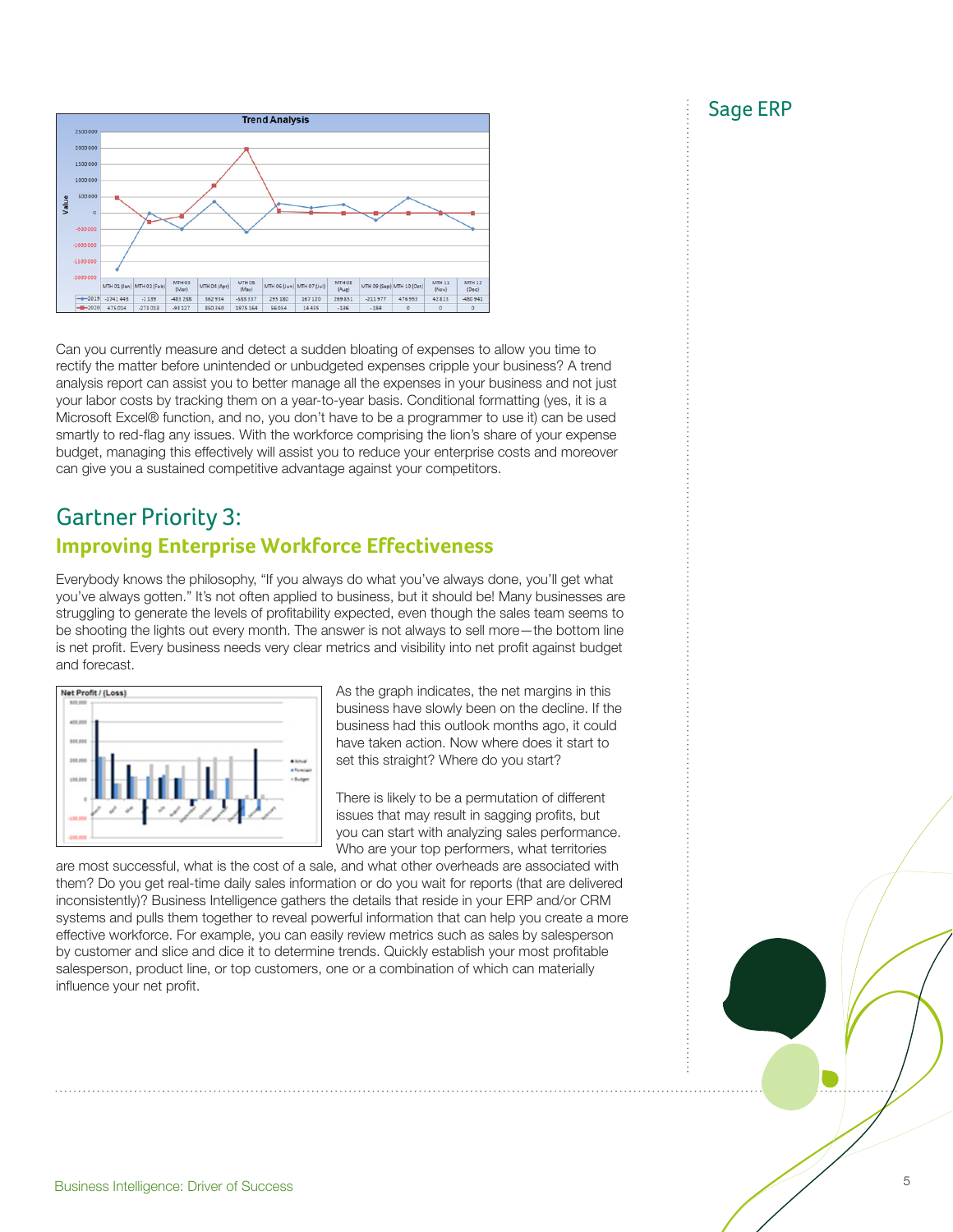### Sage ERP



A closer inspection of these metrics may just reveal some startling facts, which have been historically unnoticed due to lack of details that make up the aggregate numbers in your business. You may discover that although your key salesperson has indeed been shooting out the sales lights, it turns out that the costs of travelling and the lengthy sales cycle associated with individual sales have contrived losses rather than gains. By analyzing the details pulled together by Business Intelligence, it is possible to drive effectiveness across the organization. Since you've started, extend the exercise beyond sales and measure the effectiveness of your purchasing, inventory control, warehouse, manufacturing . . . you get the picture—literally with BI.

### Gartner Priority 4: **Attracting and Retaining New Customers**

You operate in a competitive space centered on price, quality, and customer service. In today's fast-paced marketplace people want it now, for the best price, they want to know that you value their business, and they must have quick access to information—they are fighting the clock, which seems to be ticking faster and faster. There are not many market segments that aren't saturated with competition, and if you don't currently have systems in place that provide visibility of details (available products, pricing, services, guarantees), tracking processes, and exact delivery dates—your competitor does. Business Intelligence can help you keep up with the clock and provide all of your customers with the lowest price, best service, and highest quality.

| <b>ItemGroup</b>     | (A)                                             |          |                 |                        |            |                         |
|----------------------|-------------------------------------------------|----------|-----------------|------------------------|------------|-------------------------|
| ProjectCode          | (A)                                             |          |                 |                        |            |                         |
| Serviceltem          | (All)                                           |          |                 |                        |            |                         |
| <b>WarehouseRame</b> | <b>CAT</b>                                      |          |                 |                        |            |                         |
|                      |                                                 |          |                 |                        |            |                         |
|                      |                                                 | Data     |                 |                        |            |                         |
|                      |                                                 |          |                 |                        |            | <b>Total</b>            |
|                      |                                                 |          | <b>UnitCost</b> | <b>Total Purchases</b> | Tax        | <b>Purchases</b>        |
|                      | SupplierNameCoddProductCodeName                 | Otv      | Excl            | <b>Tax Excl</b>        | Amount     | <b>Tax Incl</b>         |
|                      | Communications (Ptv) - Communications (Ptv)     | 600.00   | 445.91          | 252.192.98             | 35.307.02  | 287,500.00              |
|                      | COM - 001 - Internal Modem - Standard           | 150.00   | 283.16          | 39.473.68              | 5 526 32   | 45 000 00               |
|                      | COM - 002 - Internal Modem - ISDN               | 100.00   | 438.60          | 43.859.65              | 6.140.35   | 50,000.00               |
|                      | COM - 003 - External Modem - ISDN               | 100.00   | 526.32          | 52.631.58              | 7.368.42   | 60.000.00               |
|                      | COM - 004 - External Modem - Standard           | 100.00   | 350.88          | 35.087.72              | 4.912.28   | 40.000.00               |
|                      | COM - 005 - External Modem - ADSL               | 50.00    | 570.18          | 28 508 77              | 3 991 23   | 32,500.00               |
|                      | COM - 008 - Internal Modem - ADSL               | 100.00   | 526.32          | 52.631.58              | 7.368.42   | 60,000.00               |
|                      | Memory Supplies Inc. - Memory Supplies Inc.     | 400.00   | 219.30          | 87.719.30              | 12,280.70  | 100,000.00              |
|                      | MEM - 001 - 64 Med Chip                         | 100.00   | 87.72           | 8.771.93               | 1.228.07   | 10,000.00               |
|                      | MEM - 002 - 128 Med Chip                        | 100.00   | 175.44          | 17.543.86              | 2.456.14   | 20,000.00               |
|                      | MEM - 003 - 256 Meg Chip                        | 100.00   | 263.16          | 26.315.79              | 3.684.21   | 30.000.00               |
|                      | MEM - 004 - 512 Meg Chip                        | 100.00   | 350.88          | 35.087.72              | 491228     | 40,000.00               |
|                      | Monitor Suppliers (Ptv) Ltd - Monitor Suppliers | 605.00   | 2.246.59        | 1,397,807.02           |            | 195,692.98 1,593,500.00 |
|                      | MON - 001 - 15" Cathode Monitor                 | 100.00   | 701.75          | 70.175.44              | 9.824.56   | 80,000.00               |
|                      | MON - 002 - 17" Cathode Monitor                 | 103.00   | 833.33          | 90.087.72              | 12 612 28  | 102 700.00              |
|                      | MON - 003 - 21" Cathode Monitor                 | 100.00   | 1.754.39        | 175.438.60             | 24.561.40  | 200.000.00              |
|                      | MON - 004 - 15" Plasma Monitor                  | 100.00   | 1.754.39        | 175,438.60             | 24.561.40  | 200.000.00              |
|                      | MON - 005 - 17" Plasma Monitor                  | 100.00   | 3.508.77        | 350.877.19             | 49.122.81  | 400.000.00              |
|                      | MON - 006 - 21" Plasma Monitor                  | 102.00   | 5.000.00        | 535 789 47             | 75 010 53  | 610 800 00              |
| <b>Grand Total</b>   |                                                 | 1,605.00 | 1.251.15        | 1.737.719.30           | 243,280.70 | 1,981,000.00            |

For example, with a good BI tool you can easily provide your customers visibility of your Purchase Master Report like the one displayed. Not sharing this type of detail because it is deemed sensitive and privileged is a thing of the past. Providing pertinent information allows customers to make an informed buying decision, resulting in your being able to attract new customers and retain existing ones—providing you with a competitive edge. An innovative example of this is Progressive

Insurance: A couple of years ago it launched a website that not only details its pricing and services, but also shows the same for its competitors—even if the competitor price is lower. Progressive banks on its exceptional service to outweigh its competitors' lower costs. Take a look at its results at http://investors.progressive.com/releases.aspx and see how it continues to grow in a down economy.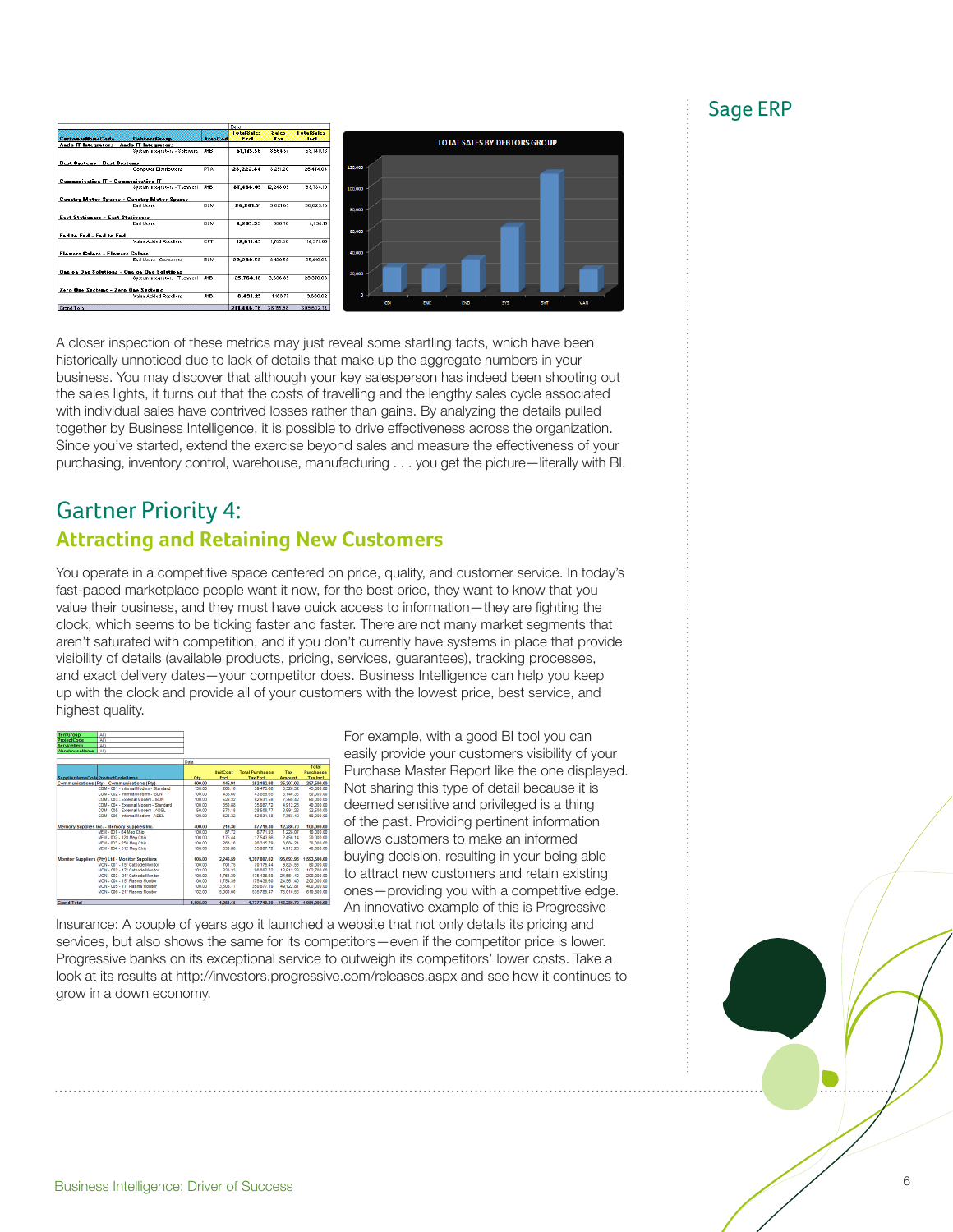## Sage ERP Gartner Priority 5: **Increasing the Use of Information/Analytics**

How many times have you heard, "I had limited access to data so I had to make assumptions, so there are potentially other explanations as well"—or something along those lines—in an attempt to explain away a poor business decision? One thing that won't change any time soon is the fact that the ability to make good decisions and proactively solve issues is crucial to success at every level of an organization, every day. Business Intelligence paves the way for true collaboration across the business, so more people have the information they need to make better decisions more quickly.

BI is no longer just for management, nor does it have to be complicated and expensive. That said, this decade will begin a new era for Business Management Solutions (ERP and CRM) as the focus shifts from just capturing lots and lots of data to providing accessible information that gives you a clear understanding of the transactional history in your database so you can forecast and plan for the coming years based on a very clear picture of the financial footprint of your past. The data has been there, but now BI puts it in an easily digestible format. All you have to do is put it to work for your business!

This key priority requires you to change your expectations from your data, expect more. Stop sorting through static reports and recompiling data into an analytical format and start using the information in your system to more effectively manage the business. A BI solution can draw real-time, trusted data directly from your business management and accounting system and deliver it automatically into the tool you are already compiling static reports in today, Microsoft Excel. This eliminates the need to manually aggregate data, which wastes time and is error prone and allows you to easily customize, manipulate, and distribute meaningful information while maintaining its accuracy.

|                                            |                      |                      |                              |                                 |                             | <b>DASHBOARD - SAMPLE COMPANY INC.</b> |  |  |  |  |  |
|--------------------------------------------|----------------------|----------------------|------------------------------|---------------------------------|-----------------------------|----------------------------------------|--|--|--|--|--|
| <b>Profit &amp; Loss</b>                   | <b>Actual</b><br>Mar | <b>Dudget</b><br>Mar | Variance                     | <b>Actual</b><br><b>YTO</b>     | <b>Budget</b><br><b>YID</b> | Variance                               |  |  |  |  |  |
| Sales                                      | 3073668              | 769 000              | 2 304 668                    | 8 688 568                       | 2 307 000                   | 6.381568                               |  |  |  |  |  |
| Cost of Sales                              | 1031403              |                      |                              | 2490164                         |                             | (2450.564)                             |  |  |  |  |  |
| <b>Gross Profit</b>                        | 2 842 265            | 763 800              | 1273265                      | 6 190 424                       | 2 307 600                   | 3883424                                |  |  |  |  |  |
| Expenses                                   | 1929 138             | 904 000              |                              | 6.256.299                       | 2712000                     | 635441                                 |  |  |  |  |  |
| Net Income before tax                      | 113 127              | (135 888             | 248 127                      | (65.875)                        | (405 000)                   | 339 125                                |  |  |  |  |  |
| 200                                        |                      |                      |                              |                                 |                             |                                        |  |  |  |  |  |
| <b>Top 5 Expenses</b>                      | Actual<br>Mar        | <b>Dudget</b><br>Mar | Variance                     | <b>Actual</b><br><b>YTD</b>     | <b>Dudget</b><br><b>YTD</b> | Variance                               |  |  |  |  |  |
| Promotion and entertainment                | 291070               | 33 000               | (258.070                     | 951463                          | 99 000                      | (152,469)                              |  |  |  |  |  |
| Commissions                                | 408 874              | 50 000               | (358.874)                    | 702 365                         | 150 000                     | (552.30)                               |  |  |  |  |  |
| Advertising                                | <b>104 173</b>       | 67 000               | (12.02)                      | 678847                          | 201000                      | (477.04)                               |  |  |  |  |  |
| Telephone teles far                        | <b>903790</b>        | 15 000               | (148.7%)                     | 713 190                         | 45,000                      | (668 190                               |  |  |  |  |  |
| <b>Utilities</b>                           | TH 053               | 5,000                | (109.453                     | 414, 415                        | 15,000                      | (209.41                                |  |  |  |  |  |
|                                            | 1162485              | 170 000              | (992-405)                    | 3 460 290                       |                             | 510 000 [2 950 290]                    |  |  |  |  |  |
| January 2020 to March 2020<br>Period:<br>m |                      |                      |                              |                                 |                             |                                        |  |  |  |  |  |
| <b>Too 5 Customers</b>                     | YTO                  | $\mathbf{r}$         | <b>Top 5 Customer Groups</b> |                                 | <b>CP</b>                   | <b>GP Y</b>                            |  |  |  |  |  |
| The Courtsard                              | 6.283                | 38.9%                | Fletal Sales Group           |                                 | 1071                        | 63.4%                                  |  |  |  |  |  |
| Bargain Mart - Oakland                     | 3.956                | 24.5%                | <b>Wholesale Sales Group</b> |                                 | (170.743)                   | (9042, 27)                             |  |  |  |  |  |
| Bargain Mart - San Diego                   | 3 0 3 5              | 10.0%                |                              |                                 |                             |                                        |  |  |  |  |  |
| Mr. Ronald Etank                           | 1690                 | 10.5hc               |                              |                                 |                             |                                        |  |  |  |  |  |
| Custom Comfort                             | 1103                 | 7.3%                 |                              |                                 |                             |                                        |  |  |  |  |  |
|                                            | <b>96 147</b>        | 100.0%               |                              |                                 |                             |                                        |  |  |  |  |  |
| <b>Too 5 Rems</b>                          | <b>YTO</b>           | ×                    | <b>Top 5 Item Categories</b> |                                 | <b>Quantity</b>             | <b>Price YTD</b>                       |  |  |  |  |  |
| Fluorescent Deck Lamp                      | 8879                 | 43.0%                | Accessories                  |                                 | 729                         | 10.031                                 |  |  |  |  |  |
| Deck Note Book                             | 4 970                | 27.5N                |                              |                                 |                             |                                        |  |  |  |  |  |
| Deck Calendar Pad                          | 2364                 | 13.8 <sub>6</sub>    |                              |                                 |                             |                                        |  |  |  |  |  |
| <b>Duterin Board</b>                       | 306                  | 5.4%                 |                              |                                 |                             |                                        |  |  |  |  |  |
| <b>Halogen Desk Light</b>                  | <b>SOC</b>           | Kónc                 |                              |                                 |                             |                                        |  |  |  |  |  |
|                                            | 18 105               | 100.0X               |                              |                                 |                             |                                        |  |  |  |  |  |
| <b>Bottom 5 Irems</b>                      | <b>YID</b>           | ×                    |                              | <b>Bottom 5 Item Categories</b> | Quantity                    | <b>Price YTD</b>                       |  |  |  |  |  |
| <b>13V Mini Fluorescent Bulb</b>           | 78                   | <b>16N</b>           | Accessores                   |                                 | 729                         | 10,031                                 |  |  |  |  |  |
| 50V/ICV Halogen Bub                        | 649                  | 13.0nc               |                              |                                 |                             |                                        |  |  |  |  |  |
| <b>Halogen Desk Light</b>                  | 906                  | 10.2%                |                              |                                 |                             |                                        |  |  |  |  |  |
| <b>Duletin Board</b>                       | 906                  | 19.8%                |                              |                                 |                             |                                        |  |  |  |  |  |
| Deck Calendar Pad                          | 2.364                | 47.5%                |                              |                                 |                             |                                        |  |  |  |  |  |
|                                            | 4583                 | 100.0X               |                              |                                 |                             |                                        |  |  |  |  |  |

A Management Dashboard, like the one shown above, can provide executive team members with a real-time, trusted report of key areas of the business including key at-a-glance metrics. Data is available in real time and on demand for staff that need insight to help make the right decisions to protect the business, guard against risk, identify trends, and proactively solve issues. You can even take it a step further and provide drill-down capabilities that assist with pinpointing the cause and help find a resolution.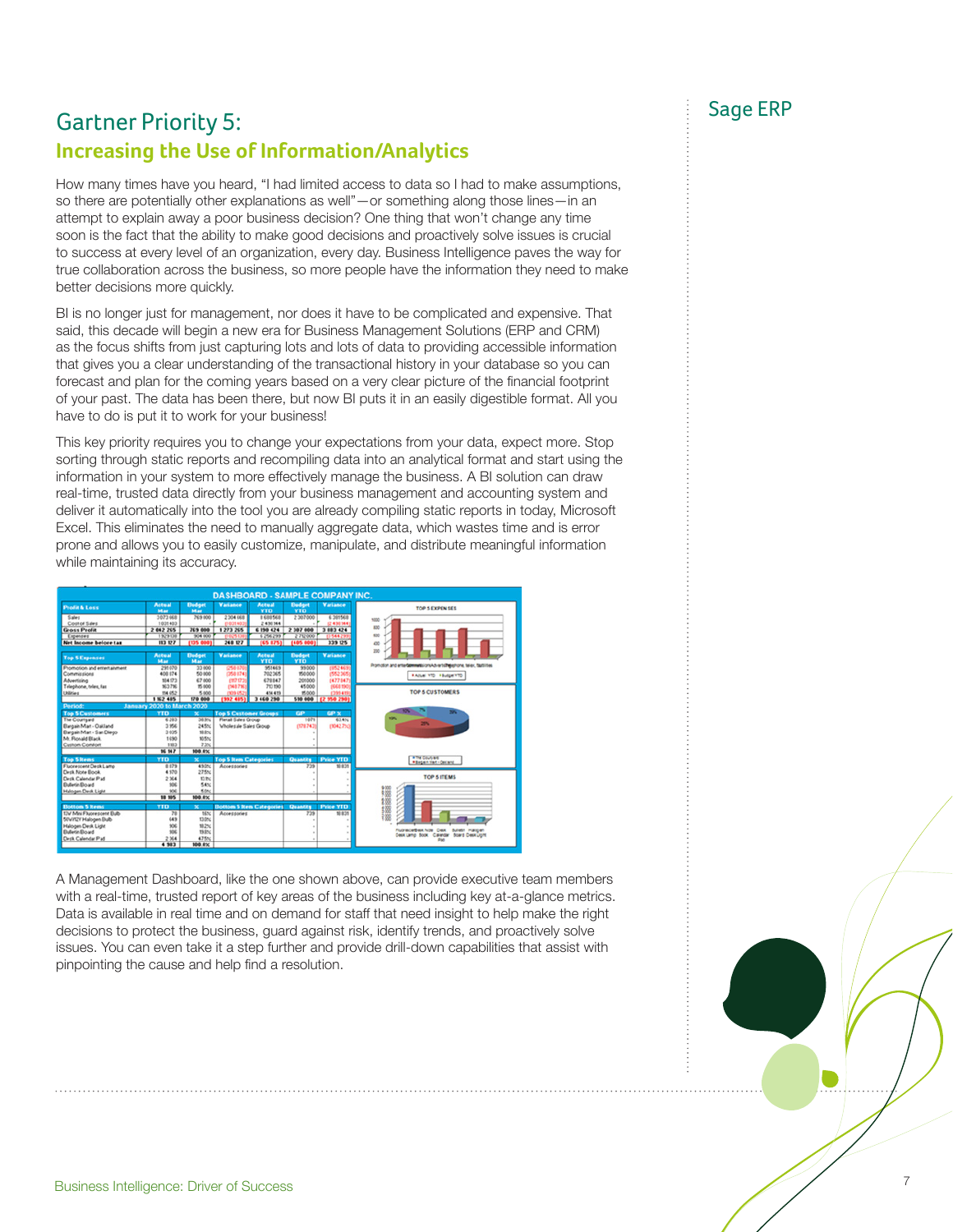## Sage ERP Gartner Priority 6: **Creating New Products or Services (Innovation)**

If you are planning an exhilarating sales year focusing on growing revenues of your exciting product lines of typewriters, VCRs, and Sony Cassette Walkmans, then you need Business Intelligence urgently. Sure, it's an obvious example because these are long discontinued products, but sometimes the market forces that drive old products out and usher in new offerings are not so apparent. Most likely you know what new technology and products you are working on and when they will be released, but how do you determine the impact to your revenue lines? What are you using to track any slowdown or trends in your product lines? Are the "bankers" in your business still the bankers they always were, and if there has been a yearon-year slowdown in sales, do you know why they have slowed? Are there economic reasons, do you have manufacturing problems, or are your products heading for the same historic memory of typewriters and cassette players?

Understanding the trends associated with your product revenue and cost of developing new products can help you plan the future of your business so you are not caught with a warehouse full of product you cannot sell. This information can help you determine whether to create a product line extension to boost the revenue, replace an existing product with a new product, or even if the market shifted beyond your control, in other words, "Your cheese has been moved." Business Intelligence provides the visibility you need to stay ahead of the market and make smart product development, pricing, and stocking decisions.



For example, a dashboard like this one provides sales information by product. You can easily track your sales and analyze your top ten products. You can see if your top ten products are the same as last year and if top movers are still growing year on year or if they, and as a result your sales lines and business, are shrinking. Once you understand the trends, you can start researching how to approach the future and ensure you are not missing opportunities to grow the business in a different, more profitable market. You can also determine when you need to offer pricing discounts to move inventory, seasonal trends, customer product preferences, and other insights that keep your operations focused on the metrics you have set and exceeding expectations on developing products that fly off the shelves due to customer demand.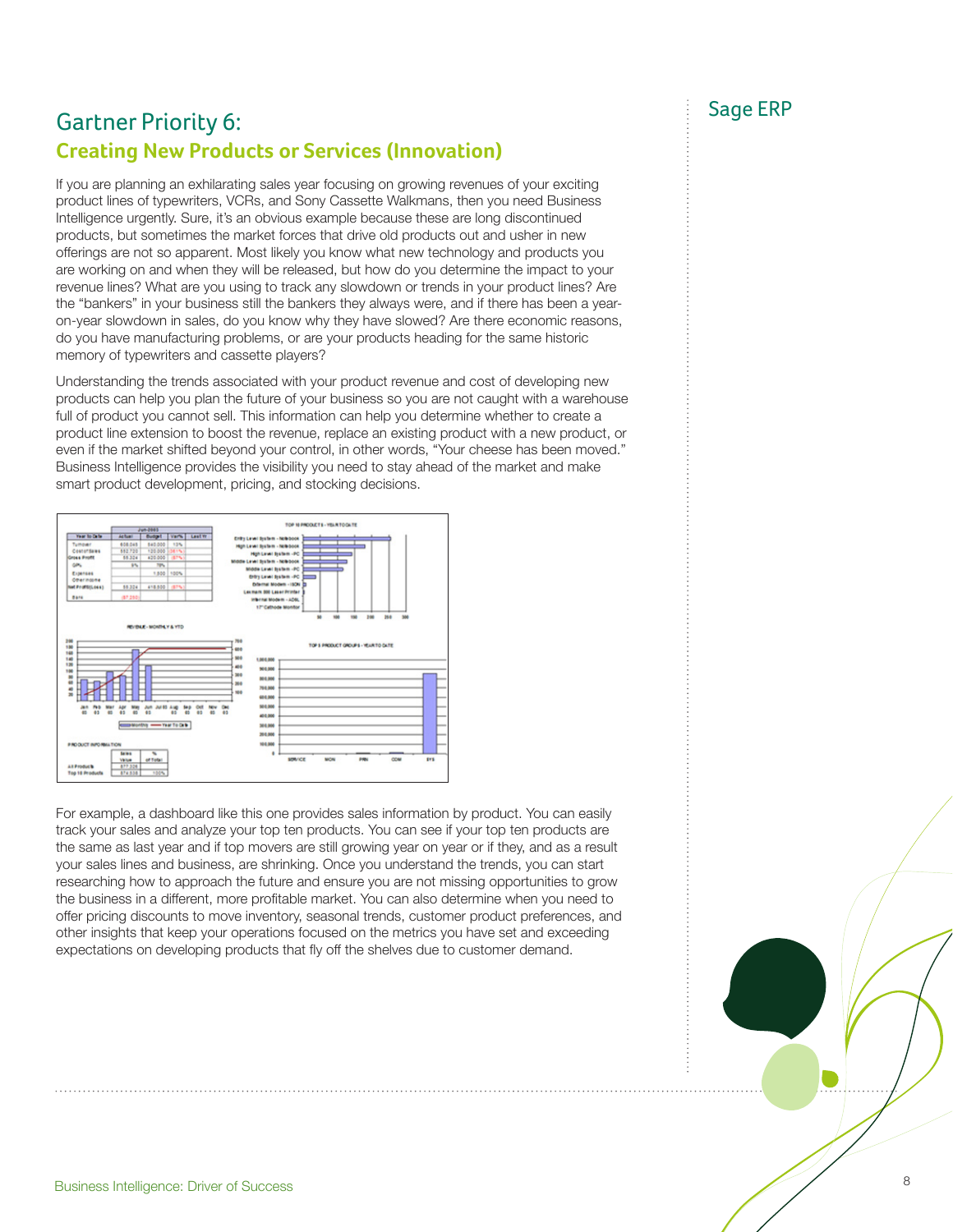## Sage ERP Gartner Priority 7: **Targeting Customers and Markets More Effectively**

Management guru Peter Drucker wrote, "The aim of marketing is to know and understand the customer so well, the product or service fits him and sells itself." How well do you know your customers and their purchasing habits? How well do you know your market segments and the top associated business challenges? The good news is, there is information captured in your accounting, ERP, CRM, or any custom systems that can assist you with getting a better understanding of your customers and a better feel for your markets—and BI can help you pull it into a meaningful format.



The above BI tools are an example of how a Business Intelligence strategy can help you get more information on your customers and markets. You can easily see loyal customers that continually do business with you, what products they like most, and proactively spot trends in their purchasing patterns. This information allows you to truly be customercentric in your marketing and sales efforts. Account representatives understand the customer better so they can proactively make sales calls when customers haven't purchased a product in a while (so they may be running low on stock). The account representative may discover that a customer has found a lower price elsewhere and can offer price or volume discounts to bring the customer back. The metrics allow you to take care of the customers that buy the most from you—your top revenue generators—and any issues that impact their business. The key is that you can identify buying habits that can drive a conversation and support customer loyalty.

This information also provides insight into which business unit is your best seller, which is your most profitable, and which need further review. It allows you to determine if there is growth in certain business segments or which market segments are changing. BI gives you the tools you need to understand your customers and markets better and get this timely, accurate information.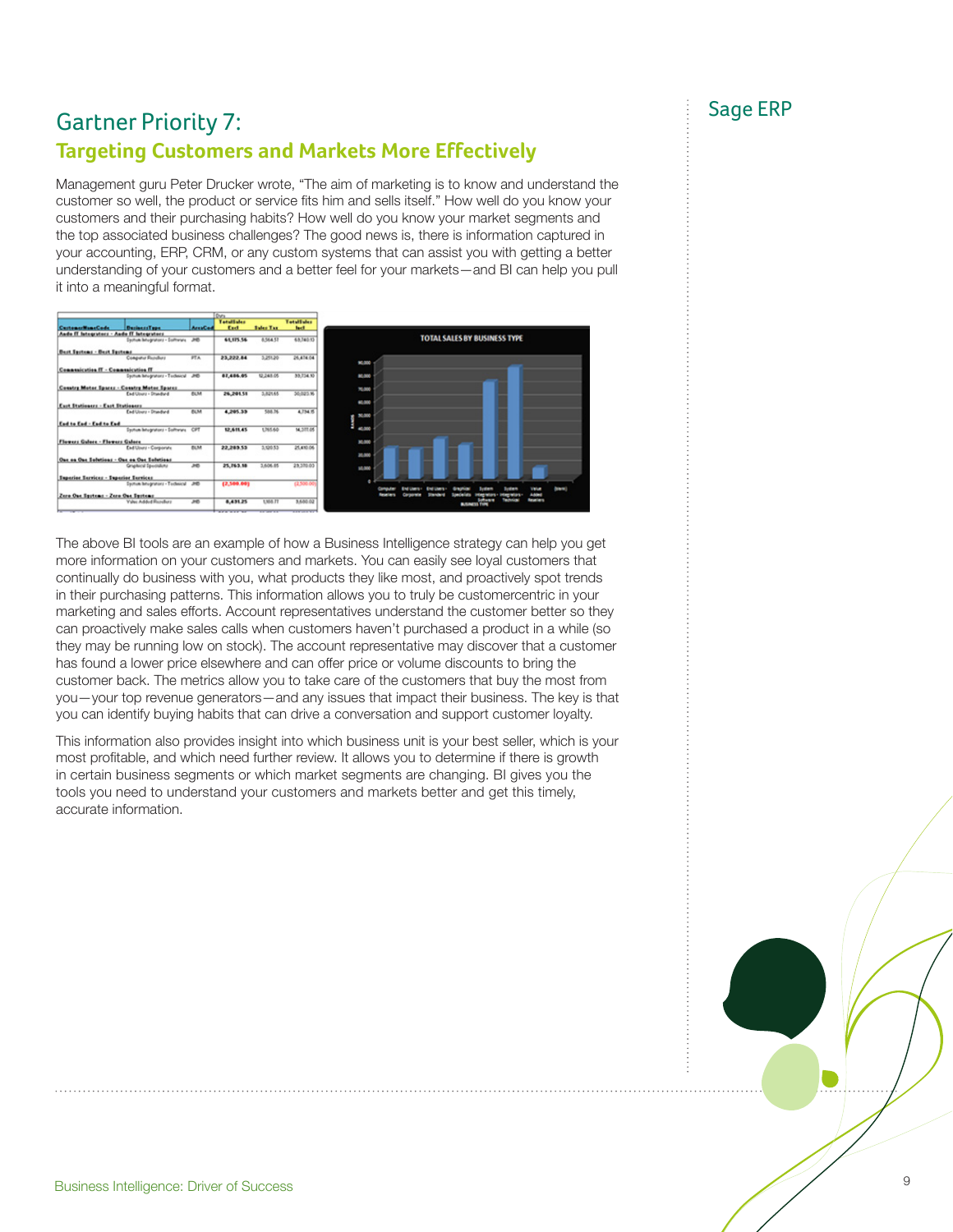## Sage ERP Gartner Priority 8: **Managing Change Initiatives**

How good is your organization at managing change and delegating authority or decision making? Think about the changes you have planned—how are these changes being planned and effected in the organization? In order to truly effect change, you need to get buy-in across the organization. A key advantage to Business Intelligence is how it provides democratization of information across the organization. "Most discussions of decision making assume that only senior executives make decisions or that only senior executives' decisions matter. This is a dangerous mistake," says Peter Drucker. Business Intelligence allows you to easily share information and delegate decision making throughout your organization, facilitating adoption, execution, and measurement of key business initiatives.

| Location                            | All<br>٠           |            |        |            |                                          |
|-------------------------------------|--------------------|------------|--------|------------|------------------------------------------|
| <b>Item Active</b>                  | AI<br>٠            |            |        |            |                                          |
|                                     |                    |            |        |            |                                          |
|                                     | Data               |            |        |            |                                          |
| <b>Segment Code</b>                 | Oty On Hand PO Oty |            |        |            | SO Qty Qty Incl Orders Total Actual Cost |
| <b>A1 - Accessories</b>             | 10 385.00          | 510 079.00 | 124.00 | 520 340.00 | 388 612                                  |
| RA2 - Accessories - Package         | 569.00             | 140.00     | 4.00   | 705.00     | 57 700                                   |
| <b>BC1 - Tilter Chairs</b>          | 358.00             | 0.00       | 0.00   | 358.00     | 325 117                                  |
| C1220B - Krugg 220 Arm Titler-Brown | 74.00              | 0.00       | 0.00   | 74.00      | 293 013                                  |
| C1220T - Krugg 220 Arm Titer-Tan    | 50.00              | 0.00       | 0.00   | 50.00      | 7450                                     |
| C1250B - Krugg Arm Titer-Brown      | 0.00               | 0.00       | 0.00   | 0.00       |                                          |
| C1250R - Krugg 250 Arm Titler-Rust  | 35.00              | 0.00       | 0.00   | 35.00      | 3115                                     |
| C1500B - High Back Arm Titer        | 199.00             | 0.00       | 0.00   | 199.00     | 21 539                                   |
| C1500T - High Back Titler-Tweed     | 0.00               | 0.00       | 0.00   | 0.00       |                                          |
| <b>EC2 - Steno Chairs</b>           | 44.00              | 0.00       | 1.00   | 43.00      | 2 6 5 5                                  |
| <b>BD1 - Executive Desks</b>        | 42.00              | 0.00       | 1.00   | 41.00      | 956 784                                  |
| <b>BD2 - Secretarial Desks</b>      | 60.00              | 0.00       | 0.00   | 60.00      | 13740                                    |
| <b>BF1 - Filing Cabinets</b>        | 54.00              | 450.00     | 2.00   | 502.00     | 10 224                                   |
| 8 F2 - Filing Cabinet Extras        | 0.00               | 6.00       | 0.00   | 6.00       |                                          |
| BF3 - Filing Cabinet with Extras    | 0.00               | 0.00       | 0.00   | 0.00       |                                          |
| 8 S1 - Screen Dividers              | 231.00             | 4.00       | 0.00   | 235.00     | 227 252                                  |
| <b>Grand Total</b>                  | 11 743.00          | 510 679.00 | 132.00 | 522 290.00 | 1982 084                                 |

Take a look at a simple example of a need to change your product mix. The analytical BI tool above allows the person responsible for changing the product mix visibility of stock movements. He can easily monitor stock levels 24/7, 365 days a year, through trusted, reliable information that is up to date. This visibility of stock on hand and associated stock movements can have profound effects on your organization:

- You can discontinue the slow-moving "dog" lines and replace them with more profitable product lines.
- This results in an associated increase in your cash flow because of increased profitability on your new product lines as well as freed up cash in your bank account because you no longer hold onto old and unsalable stock.

Discontinuing product lines can be a tough decision, but the numbers don't lie, and when the operations manager can share the numbers with staff, buy-in is faster, and the process will be streamlined and more cost-effective. Seeing the numbers demonstrates to staff why the change needs to be made and shows the ultimate positive impact to revenue. This motivates employees and keeps them focused on results. This is just one example of how better collaboration across the business can facilitate change.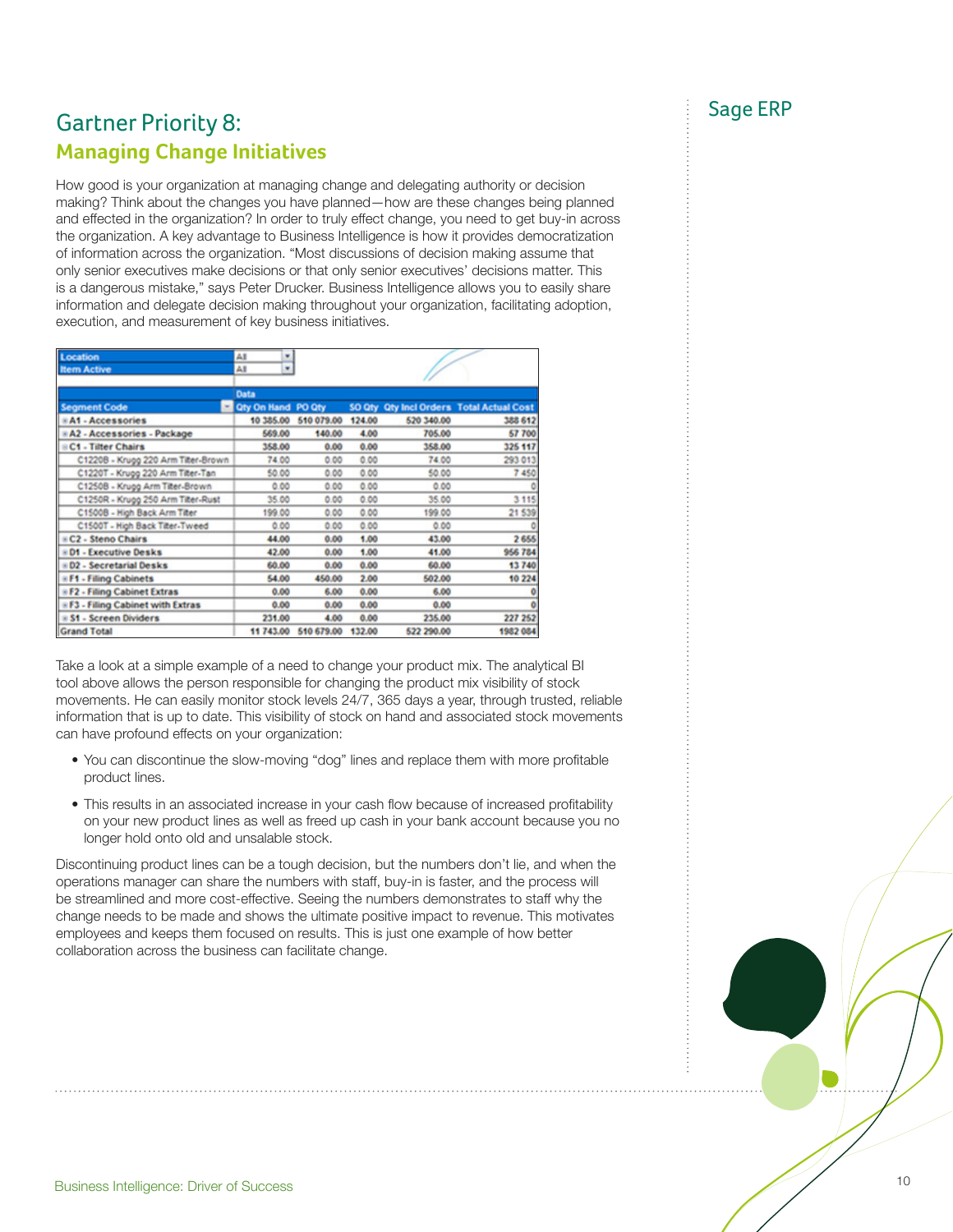## Sage ERP Gartner Priority 9: **Expanding Current Customer Relationships**

The thought process around the age-old adage "information is power" needs to be readdressed in this decade. Historically, withholding information could give suppliers and manufacturers market power, because they had information about a product or service that the customer could not get without their help. However, information on pretty much anything and anybody is freely available on the web. If prospective buyers want to find out about a product or service, they simply type in an inquiry into a web browser and literally get thousands of potential sellers across the globe clamoring for their business. An erstwhile mindset that says "I can't share certain information" will impact your business. Business Intelligence can help you with transparency to customers and prospects, so they view you as a trusted source of information and an expert on your products and services. If you are the one to provide the education, you are most likely to win the customer's loyalty.

| KepName                                    | (A,1)                                              |       |                   |            |                    |           |          |
|--------------------------------------------|----------------------------------------------------|-------|-------------------|------------|--------------------|-----------|----------|
| <b>DebtorsGroup</b>                        | (A)                                                |       |                   |            |                    |           |          |
| <b>ItemGroup</b>                           | (A)                                                |       |                   |            |                    |           |          |
| <b>JobCode</b>                             | (A)                                                |       |                   |            |                    |           |          |
| ProjectCode                                | (A)                                                |       |                   |            |                    |           |          |
| Serviceltem                                | (AI)                                               |       |                   |            |                    |           |          |
| WarehouseName                              | (A, I)                                             |       |                   |            |                    |           |          |
|                                            |                                                    |       |                   |            |                    |           |          |
|                                            |                                                    | Data  |                   |            |                    |           |          |
|                                            |                                                    |       | <b>Unit Price</b> | Total      | <b>Total Sales</b> | Gross     |          |
|                                            | CustomerCodeNar ProductCodeName                    | Oty   | Excl              | Cost       | Excl               | Profit    | GP%      |
| <b>Best Systems - Best Systems</b>         |                                                    | 8.00  | 11,536.27         | 21.228.12  | 23,222.84          | 1,994.72  | 8.59%    |
|                                            | COM - 003 - External Modem - ISDN                  | 3.00  | 536.26            | 1,578.96   | 1,608.77           | 29.81     | 1.85%    |
|                                            | COM - 004 - External Modem - Standard              | 1.00  | 385.96            | 350.88     | 385.96             | 35.08     | 9.09%    |
|                                            | SYS - 001 - Entry Level System - Notebook          | 4.00  | 10,614.06         | 19,298.28  | 21,228.11          | 1,929.83  | 9.09%    |
| <b>Communication IT - Communication IT</b> |                                                    | 13.00 | 9.123.98          | 79,649.26  | 87,486.05          | 7,836.79  | 8.96%    |
|                                            | COM - 003 - External Modem - ISDN                  | 3.00  | 536.26            | 1,578.96   | 1,608.77           | 29.81     | 1.85%    |
|                                            | SYS - 005 - High Level System - Notebook           | 10.00 | 8.587.73          | 78,070.30  | 85, 877.28         | 7,806.98  | 9.09%    |
|                                            | <b>Country Motor Spares - Country Motor Spares</b> | 5.00  | 25,270.48         | 23,330.14  | 25,374.72          | 2.044.58  | 8.06%    |
|                                            | MON - 002 - 17" Cathode Monitor                    | 1.00  | 2,788.00          | 873.98     | 67296              | (201.02)  | (29.87%) |
|                                            | PRN - 010 - Lexmark 800 Laser Printer              | 1.00  | 4.342.11          | 3.947.37   | 4,342.11           | 394.74    | 9.09%    |
|                                            | SYS - 001 - Entry Level System - Notebook          | 1.00  | 10,614.06         | 4,824.57   | 5,307.02           | 482.45    | 9.09%    |
|                                            | SYS - 004 - Middle Level System - Notebook         | 2.00  | 7,526.32          | 13,684.22  | 15,052.63          | 1,368.41  | 9.09%    |
| <b>East Stationers - East Stationers</b>   |                                                    | 4.00  | 1,905.39          | 1,842.10   | 4.205.39           | 63.29     | 1.50%    |
|                                            | COM - 001 - Internal Modem - Standard              | 1.00  | 202.63            | 263.16     | 202.63             | (60.53)   | (29.87%  |
|                                            | Noninventory - Credit Note                         |       |                   |            | (1,200.00)         |           |          |
|                                            | Nonlnventory - Invoice                             |       |                   |            | 3,500.00           |           |          |
|                                            | PRN - 001 - Epson LX 5000 Printer                  | 1.00  | 693.99            | 701.75     | 693.99             | (7.76)    | (1.12%   |
|                                            | PRN - 002 - Epson LX 8000 Printer                  | 1.00  | 964.91            | 877.19     | 964.91             | 87.72     | 9.09%    |
|                                            | TRN - 001 - Transport                              | 1.00  | 43.86             |            | 43.86              | 43.86     | 100.00%  |
| End to End - End to End                    |                                                    | 6.00  | 6,204.41          | 11,578.98  | 12,611.45          | 1,032.47  | 8.19%    |
|                                            | COM - 004 - External Modem - Standard              | 1.00  | 347.37            | 350.88     | 347.37             | (3.51)    | (1.01%   |
|                                            | COM - 006 - Internal Modem - ADSL                  | 3.00  | 550.01            | 1,578.96   | 1,650.03           | 71.07     | 4.31%    |
|                                            | SYS - 001 - Entry Level System - Notebook          | 2.00  | 5,307.03          | 9,649.14   | 10,614.05          | 964.91    | 9.09%    |
| <b>Grand Total</b>                         |                                                    | 36.00 | <b>53 040 53</b>  | 137 628 60 | 152,900.45         | 12.971.85 | 2,48%    |

For example, allow your customers comprehensive access to their interactions with you. Show them how much they have purchased, from what region, by product category and description, by season and price, and which products they have reordered most often. Allow customers to clearly see much they saved by buying early or using your early settlement discounts. Show them distribution efficiencies in busy seasons that were created because you worked as a partnership to get your stock out and on their shelves at the right time. And take it a step further and develop a personal relationship, tracking details such as birthdays and significant events, like the company's winning an award, releasing a new product, or even the CEO's 10-year-old son winning the MVP award in the recent Juniors Hockey playoffs. Okay, so the last part needs good old-fashioned personal relationship building, but your CRM system tracks these detailed notes, and you can use a BI portal to let them know you care about them personally. If you do just some of these things, your relationships, and revenues, will grow as a result.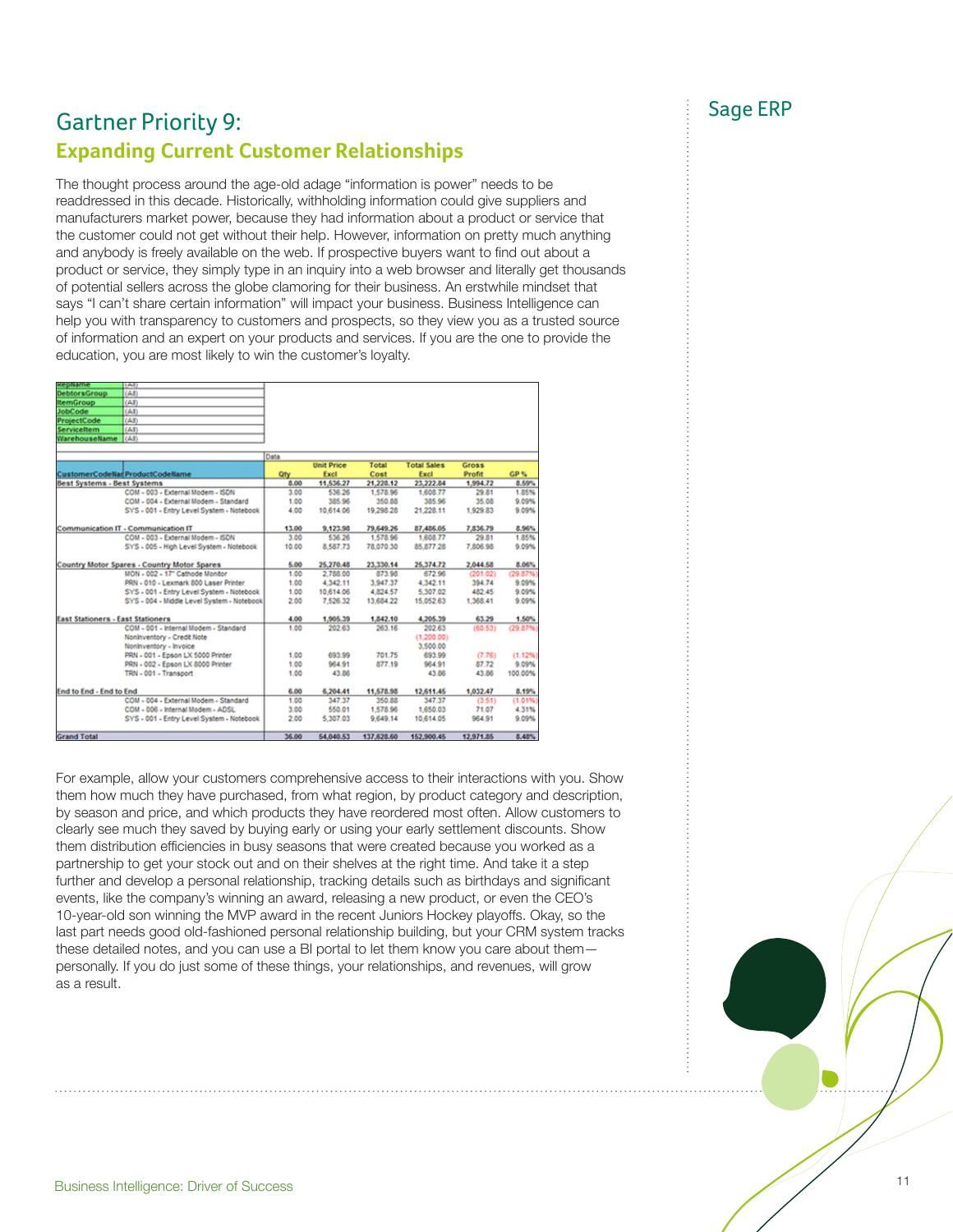## Sage ERP Gartner Priority 10: **Expanding into New Markets and Geographies**

Why is it that so many of the world's engineers are migrating to Western Australia? Why is it one of the fastest growing territories in the world? On closer inspection it appears that exceptional economic growth figures are directly related to a booming mining industry. So if you are in the mining industry then Western Australia is the place to be—and you can have that piece of anecdotal research for free without recourse!

If you're not in the mining industry, why do you care? Sometimes we can see something unfolding or can sense a change but have no substance to back it up, and we don't know if the best course of action is to act on a hunch. Intuition is key to success in the decisionmaking process, but the best decisions are not made on a wing and a prayer; they are made by backing up intuition with data, but you need the data fast. BI tools are available for you to make more measured and circumspect decisions based on validated information.

|                                 | <b>Mar 03</b> | Apr 03 |            | Mag 05 Jun 05 | Jul 03  |                | Aug 03 Sep 03 Oct 03 Nov 03 Dec 03 |        |              |        | Jan 10        | Feb 10 |
|---------------------------------|---------------|--------|------------|---------------|---------|----------------|------------------------------------|--------|--------------|--------|---------------|--------|
| <b>Asid Test Ratio</b>          | 2 Mil         | 2.34   | 2.45       | $2$ est       | 4.00    | 5.54           | 4.01                               | 4.30   | ssol         | 4.06   | 3.83          | 34     |
| <b>Asset Financing Ratio</b>    | 6.79          | 6.76   | 6.BY       | 0.04          | earl    | 6 H            | 0.87                               | 0.87   | 6 BE         | 6.87   | 0.06          | d:     |
| <b>Current Ratio</b>            | 2.160         | 2.54   | 241        | 2.45          | 4.00    | 5.54           | 401                                | 4.30   | 3.90         | 4.06   | 3.80          | 34     |
| <b>Customers Dags Ratio</b>     | te pol        | 22.60  | 23.87      | 21.75         | 21.410  | 24.09          | 25.94                              | 22.77  | <b>15.50</b> | 36.91  | lea.cc        | 34.1   |
| <b>Inventory Days Ratio</b>     | 6.00          | 0.00   | east       | 6.00          | e sol   | 6.00           | 6.00                               | 6.00   | 6.00         | 0.00   | 0.00          | 44     |
| <b>Investory Turnover Ratio</b> | e.col         | a pol  | e.col      | a pol         | epol    | 0.001          | 0.001                              | asol   | e.col        | 0.00   | epol          | 44     |
| <b>Profitability Ratio</b>      | 33.90%        | 28.95% | 24.82%     | <b>MARY</b>   | 15 Send | <b>94, 84%</b> | 12.30%                             | 12 70% | mond         | 8.9%   | <b>10-60%</b> | 10.12  |
| <b>Fletura on Equity Ratio</b>  | 10.00%        | 36,42% | 3642%      | 20,60%        | 25.07%  | 23.30%         | 22.72%                             | 25,90% | 26.50%       | 22.72% | 26.87%        | 25.00  |
| <b>Solvenes Ratio</b>           | 4.66          | 4.60   | 5.26       | 4.13          | 7.45    | \$5.88         | 224                                | 7.49   | 726          | 7.95   | 4.95          | £.     |
| <b>Supplies Dags Ratio</b>      | 45.54         | no asl | <b>DEE</b> | N.26          | les ac  | 72.70          | 71 ml                              | DE.55  | 20.36        | 47.07  | mssil         | 943.0  |

Do you use your financial ratios to help manage your business? This type of data can help you quickly determine if your business is even healthy enough to take on new markets, such as do you have sufficient cash on hand.



Get to know the drivers of your business and get to know the key metrics that measure those drivers. Information provided by a Business Intelligence solution will clearly indicate to you where your opportunities lie. Use trends of your Customers and Suppliers Days ratios like the ones pictured above. Easily rattle off the Profitability and Return on Equity ratios. Business Intelligence can help you have instant access to information that allows better management of the core of your business to give you the stability to venture into new markets.